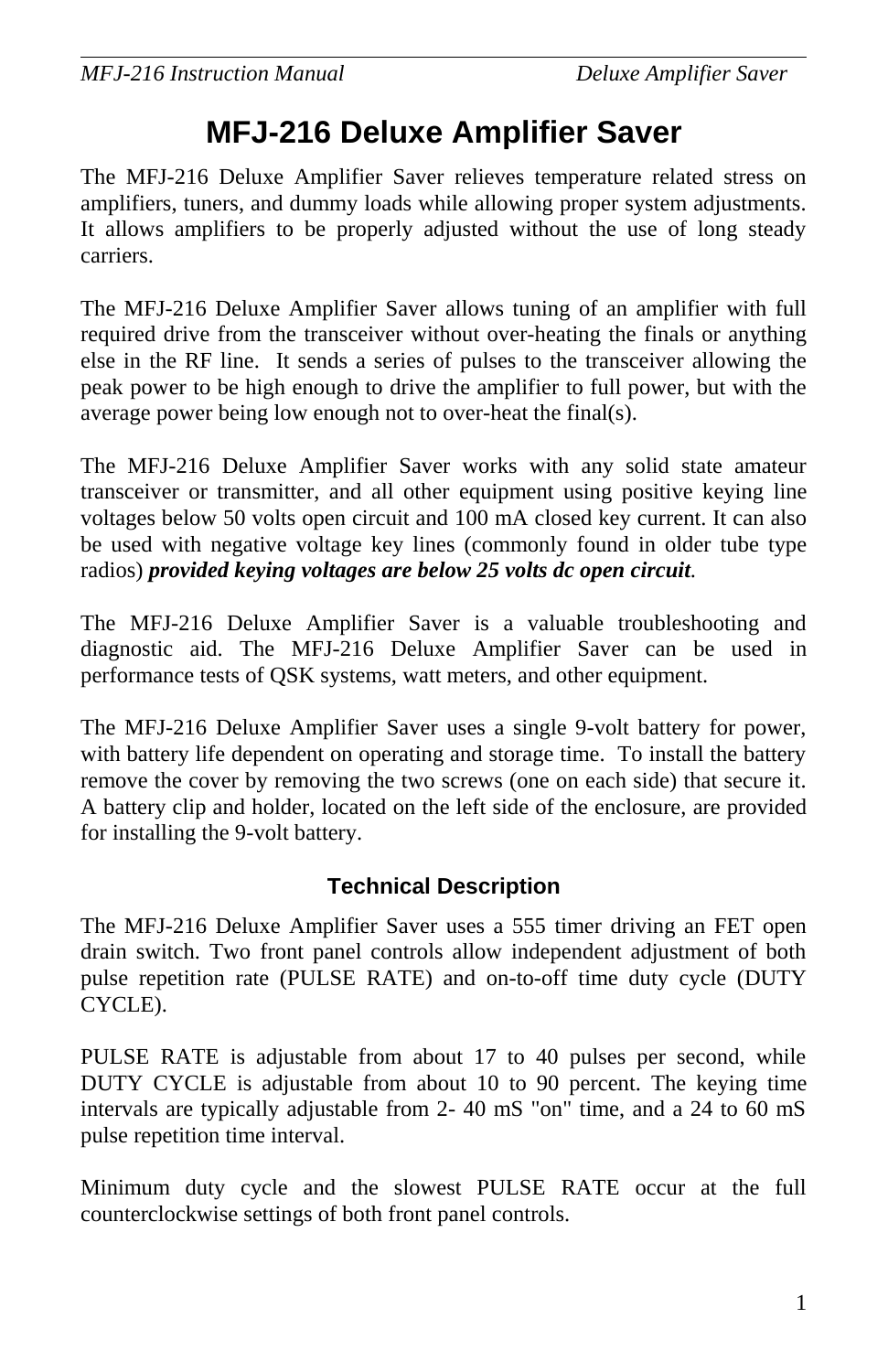The CARRIER button is <sup>a</sup> momentary contact switch that temporarily locks the transmitter in a continuous carrier transmit mode.

The PULSE button is <sup>a</sup> latching switch that activates the pulse circuit when pressed in and locked.

## **Speech Duty Cycle**

The duty cycle of average power to peak envelope power varies widely in the real world. Every voice and system varies, no universal duty cycle of peak to average power applies to the many real-world combinations of voices and equipment.

Unprocessed speech usually has an average power between one percen<sup>t</sup> and ten percen<sup>t</sup> of peak envelope power. Sustained speech, such as <sup>a</sup> long "hello", produces average power levels that typically range from 10 to 30% of PEP.

Heavy speech processing increases the average power, pushing the short term average power of normal speech to 30% or more.

During normal voice operation, most equipment heat is generated by the quiescent current required to make the transmitting system linear. Proper amplifier or transmitter tuning require adjustments at maximum peak power, generally with maximum available drive from the exciter. A continuous tone or carrier is generally used during adjustment, and the amplifier is generally tuned for maximum output.

The continuous single tone carrier, commonly used to adjust the PA or tuner, will raise heat significantly. The MFJ-216 Deluxe Amplifier Saver allows proper tuning while driving the PA with <sup>a</sup> low duty cycle wave form. It is NOT necessary to use <sup>a</sup> peak reading meter when adjusting an amplifier or tuner with the MFJ-216 Deluxe Amplifier Saver, although the lack of <sup>a</sup> true peak reading meter will prevent you from knowing the amount of peak power produced.

## **PULSE RATE and DUTY CYCLE**

The MFJ-216 has two front panel controls labeled Pulse rate and duty cycle. As indicated by the names, these controls adjust the rate at which the transmit keying pulses occur (pulse rate), and the ratio of on- to-off time (duty cycle).

Some care must be used to insure PULSE RATE is slow enough, and the DUTY CYCLE is long enough, to be within the keying response limits of the exciter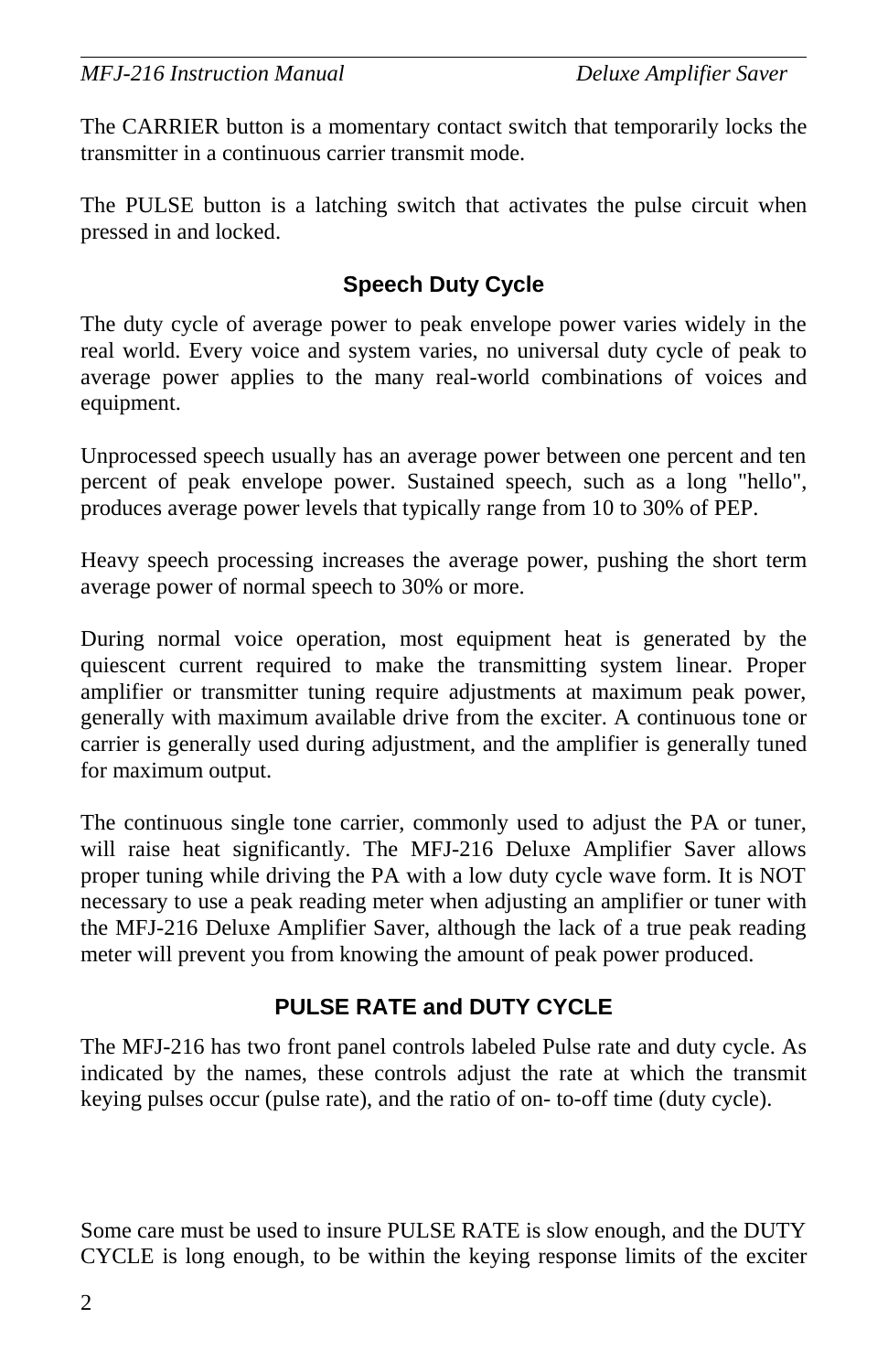and meter. If the pulse rate is too fast and/or the duty cycle is too long, the pulses will blur into one long steady signal.

The typical exciter has <sup>a</sup> leading edge rise time and tailing edge decay time of <sup>a</sup> few milliseconds. This stretches the pulse duty cycle out, making the actual RF envelope have <sup>a</sup> longer duty cycle than the actual keying wave form from the MFJ-216. Because of this effect, the MFJ-216 Deluxe Amplifier Saver may actually produce <sup>a</sup> 100% duty cycle wave form at high (clockwise) PULSE RATES with longer (clockwise) on-time DUTY CYCLE settings.

If the pulse rate is too slow and/or the duty cycle too slow, peak power will not be reached. All exciters have <sup>a</sup> delayed response to the leading edge of the keying wave form. This delay may preven<sup>t</sup> full peak power from being reached if the duty cycle is too short. Most peak meters have limited response time, this causes lower power readings with short duty cycle pulses.

Another problem is nearly all meters have limited storage time, causing the meter to "fall-back" during the time interval between RF pulses. To obtain the most accurate *meter readings*, both PULSE RATE and DUTY CYCLE should be set far enough clockwise to allow maximum peak power to be indicated on <sup>a</sup> scope or peak reading meter.

Some peak meters do not read true peak power at all, instead reading something less than the true peak power. If your meter reads less power when the pulser is used, compared to the power when <sup>a</sup> steady or near steady carrier is produced, your meter is probably not <sup>a</sup> good peak reading meter. Nearly every radio and amplifier produces more peak power than steady carrier power, because of ALC response time and power supply voltage sag under load. Too much duty cycle on-time can cause unwanted component heating.

The ideal compromise (especially for tuning amplifiers) is achieved when the PULSE RATE and DUTY CYCLE controls are near the counter-clockwise endwhere the power drops off, but adjusted slightly clockwise from the point where the peak power meter starts to fall back. If such <sup>a</sup> setting can not be found, it is <sup>a</sup> strong indication the meter does not indicate peak power accurately.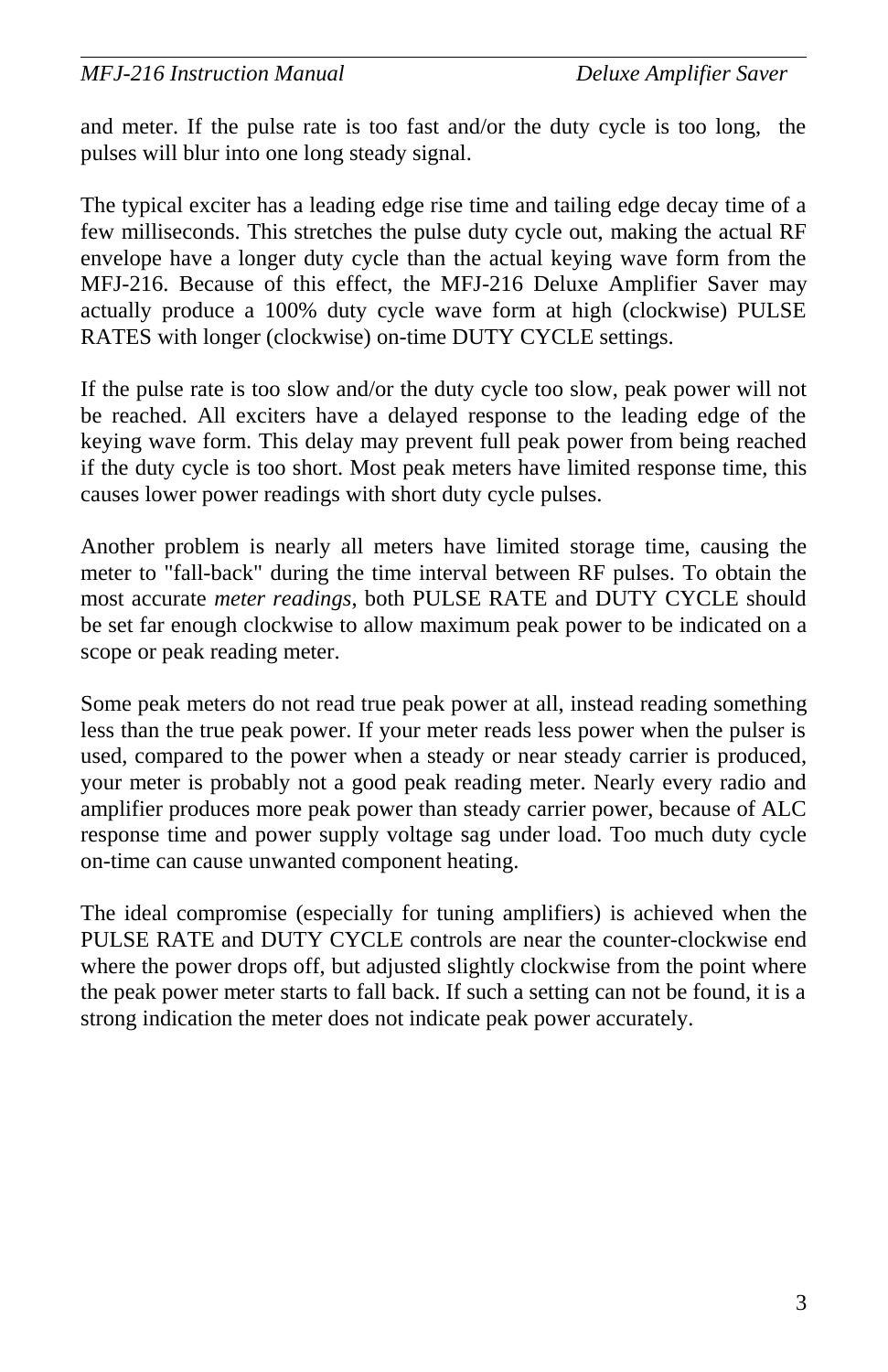#### **Connecting the MFJ-216 Deluxe Amplifier Saver**

The MFJ-216 Deluxe Amplifier Saver connects to the CW Key jack of your exciter via the rear panel jack labeled "Output". The Output jack is <sup>a</sup> standard RCA phono plug, with the center pin connected to the positive voltage keying line (less than 50 volts and 100 mA) and the outer shell grounded. If the case

of the MFJ-216 Deluxe Amplifier Saver is kept isolated from ground, the MFJ-216 Deluxe Amplifier Saver can be used with negative keying line voltage radios *provided radio keying line voltages are below 25 volts*. The primary concern is the shock hazard and potential of accidentally keying the rig if the cabinet of the MFJ-216 Deluxe Amplifier Saver or the operator comes in contact with grounded equipment.

**WARNING:Never use the MFJ-216 with negative keying line rigs that have over 25 volts on the key jack.**

## **Tuning Amplifiers**

Nearly all power amplifiers (PA's) are properly tuned when maximum envelope power is obtained with full exciter output. Tuning the amplifier to match exciter peak power prevents gain compression (flat-topping), reduces splatter and distortion, and reduces the chance of PA damage from arcing.

Maximum average power is directly related to (although considerably less than) maximum peak power. While the lack of <sup>a</sup> good peak reading meter prevents measurement of true peak power, virtually any RF power meter will provide <sup>a</sup> correct indication of tuning. When the amplifier is tuned to produce maximum average power when driven with <sup>a</sup> constant rate and duty cycle pulse, it is almost certainly tuned for maximum peak power.

The least damaging and cleanest PA tuning condition generally occurs when the PA is peaked slightly beyond maximum output, in <sup>a</sup> direction that OPENS or UNMESHES the loading capacitor (this capacitor is sometimes called LOAD, ANTENNA, COUPLING, or MATCHING).

Caution: Be very careful to avoid applying full drive power to the PA **without having the load control open far enough. When power amplifiers are under coupled, tank voltages can be extremely high. This may cause tank components, such as the band switch** or tuning capacitor, to arc and fail. It also stresses the tube and **other components with needlessly high voltages.** *The MFJ-216 Deluxe Amplifier Saver will NOT prevent voltage damage to components.*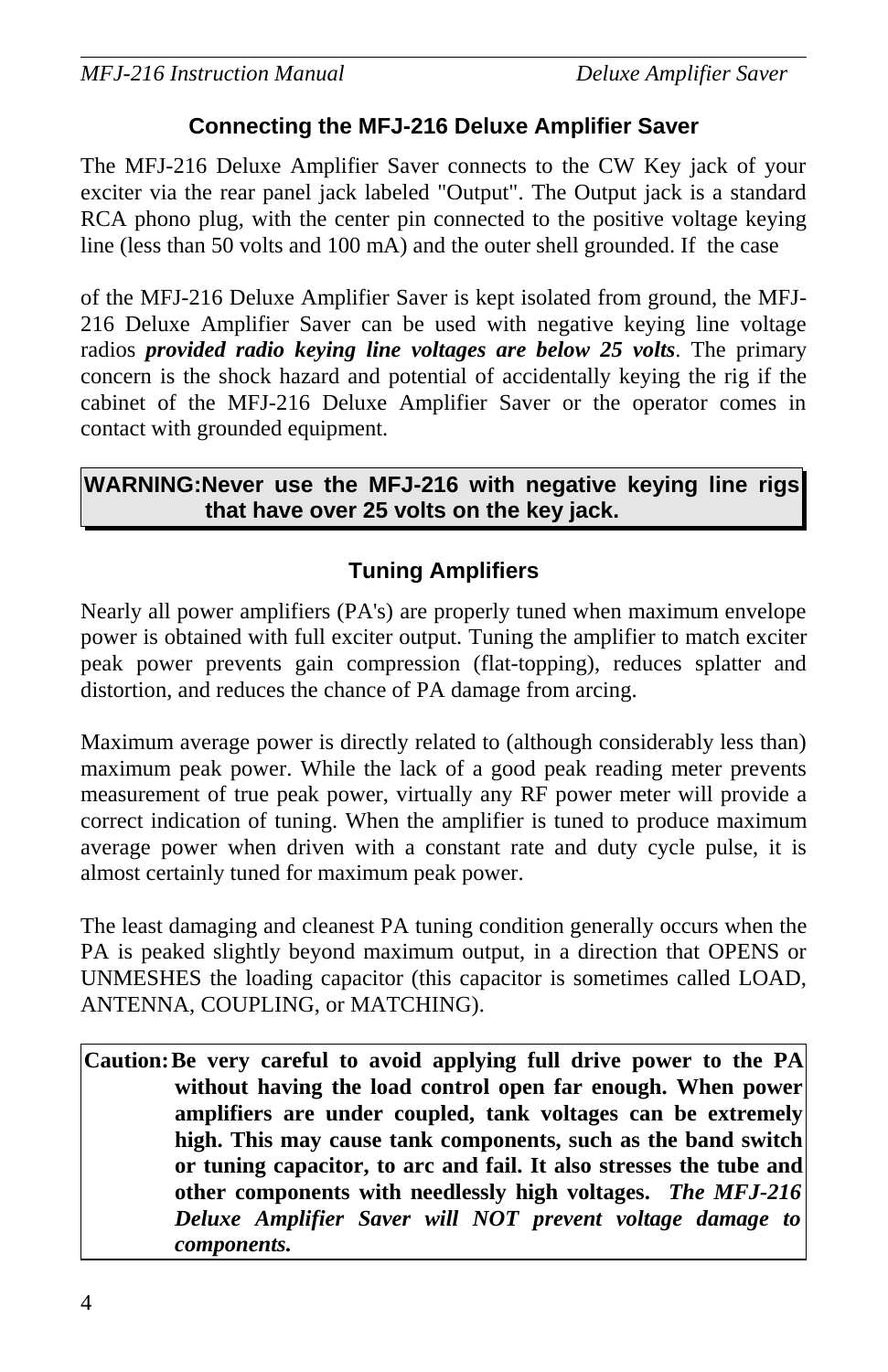Adjust the two front panel controls to <sup>a</sup> 10 <sup>o</sup>'clock position. With the amplifier in stand-by, push the Carrier Tune button and adjust the transceiver's power control to the rated drive power of the amplifier. Place the amplifier into operate mode and depress the pulse tune button on the MFJ-216 Deluxe Amplifier Saver. Tune the amplifier for peak output power.

**Note:** Due to the response time of most non-peak-reading RF watt meters, the meter will read <sup>a</sup> low average power, but the amplifier will be tuned for full peak power.

While momentarily pressing the carrier tune button, the RF watt meter should read full power of the amplifier. The amplifier is now tuned for full power.

For best linearity, it is best to reduce the transceiver's power slightly after tuning the amplifier.

#### **Testing QSK Systems**

The MFJ-216 Deluxe Amplifier Saver can be used to evaluate QSK systems. In one test configuration, <sup>a</sup> continuous signal source is loosely coupled to the dummy load. The receiver is tuned to this signal source, and the MFJ-216 Deluxe Amplifier Saver controls are adjusted until the test signal is clearly audible. The maximum QSK receive speed is found by measuring the PULSE RATE, and multiplying the PULSE RATE by 2.4. The DUTY CYCLE should be set for normal sounding CW dots during this test, or a 1:1 ratio.

The transmission wave shape can be checked by looking at the RF output on <sup>a</sup> scope, with the scope triggered or synchronized to the keying line signal. A normal CW signal has <sup>a</sup> smooth rise and fall time of about one millisecond, with no overshoot or undershoot. Switching from manual operation to full QSK should not disturb the keying wave form, or change the on and off time period.

#### **Testing Watt meters**

Watt meters can be tested by measuring the single tone power with <sup>a</sup> barefoot exciter running off of <sup>a</sup> regulated supply, and adjusting an oscilloscope to read near full screen with that carrier. By activating the MFJ-216 with the PULSE RATE set approximately mid-range, and adjusting the DUTY CYCLE control until the full peak envelope voltage is just displayed on the scope, the meter can be evaluated. A good peak reading meter should indicate the same amount of peak power with the MFJ-216 pulsing the carrier as it indicates with <sup>a</sup> continuous carrier, as long as the maximum scope deflection remains the same.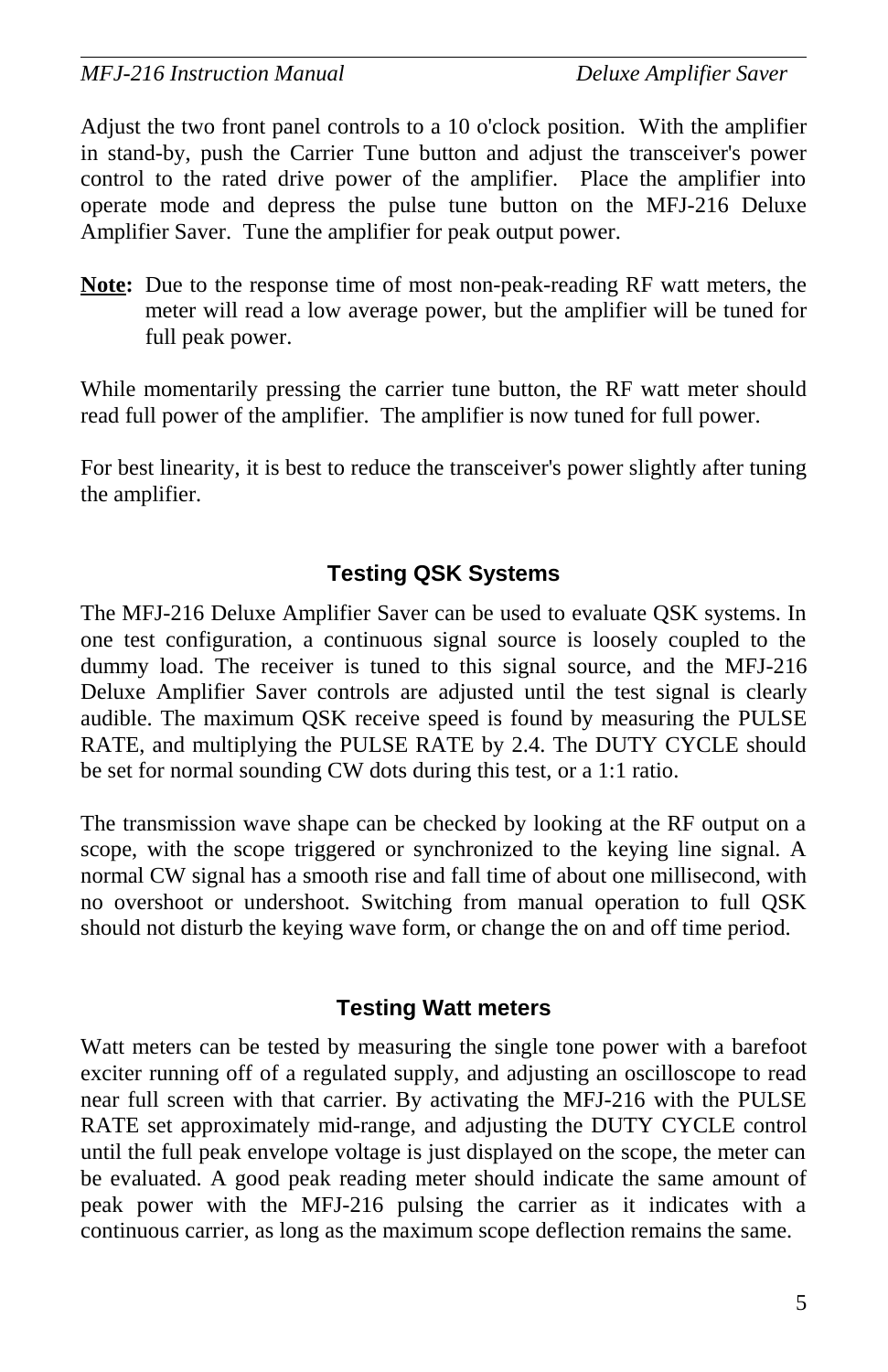### **RFI and TVI Troubleshooting**

The MFJ-216 Deluxe Amplifier Saver can be used to activate the transmitter with <sup>a</sup> pulsed signal of full peak power, without undue equipment heating. This will allow you to move to the location of the device being interfered with, while safely operating the transmitter at high power.

You can add filters, grounds, and move cables *on the device being interfered with* without fear of overheating your transmitter. The short duty cycle also reduces interference to other amateur operators.

Be sure to have <sup>a</sup> licensed operator attending your station, and to conform to all FCC rules regarding CW emissions.

#### **Technical Assistance**

If you have any problem with this unit first check the appropriate section of this manual. If the manual does not reference your problem or your problem is not solved by reading the manual you may call *MFJ Technical Service* at **662-323- 0549** or the *MFJ Factory* at **662-323-5869**. You will be best helped if you have your unit, manual and all information on your station handy so you can answer any questions the technicians may ask.

You can also send questions by mail to MFJ Enterprises, Inc., 300 Industrial Park Road, Starkville, MS 39759; by Facsimile to 662-323-6551; or by email to techinfo@mfjenterprises.com. Send <sup>a</sup> complete description of your problem, an explanation of exactly how you are using your unit, and <sup>a</sup> complete description of your station.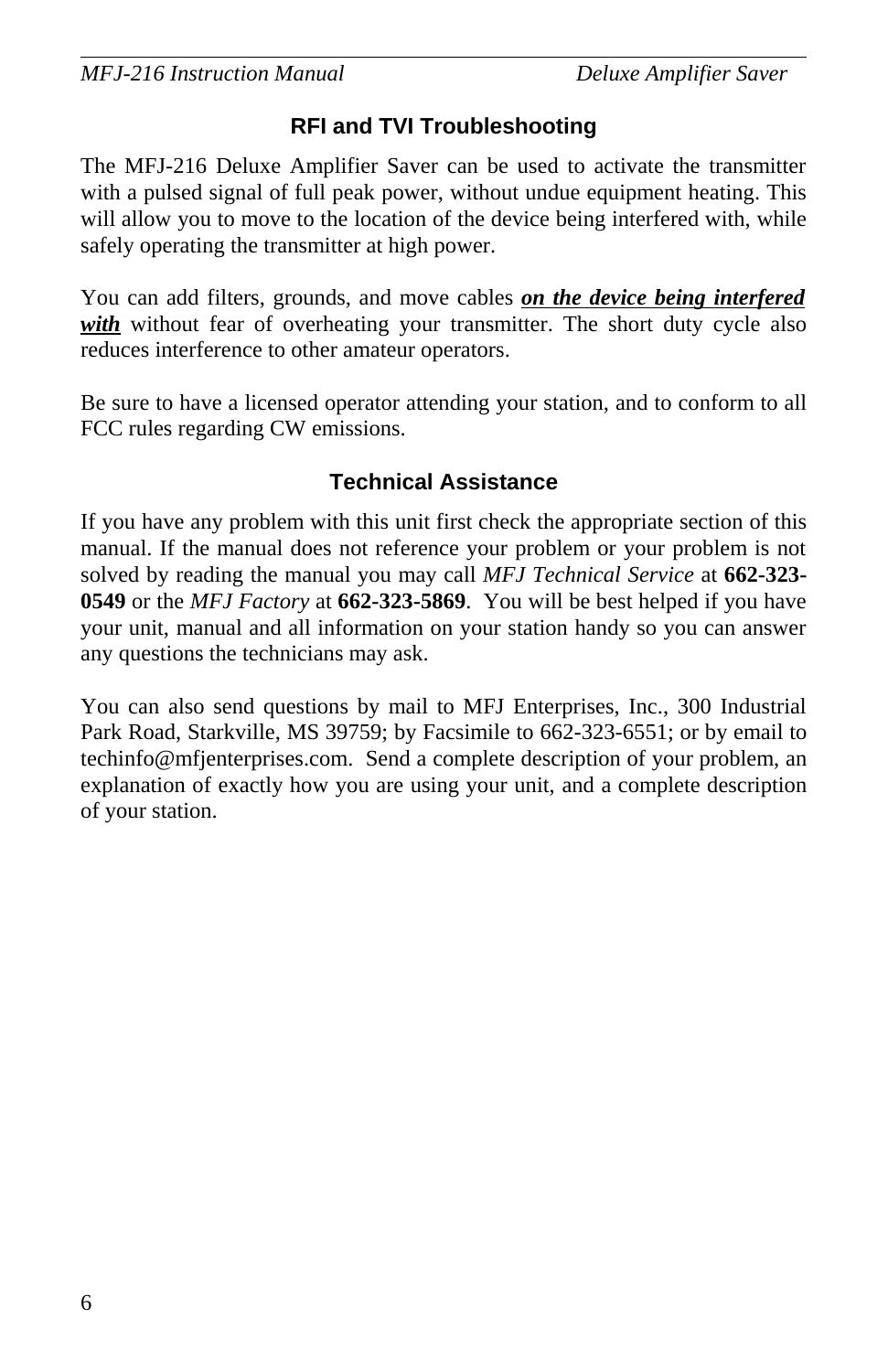**Schematic**